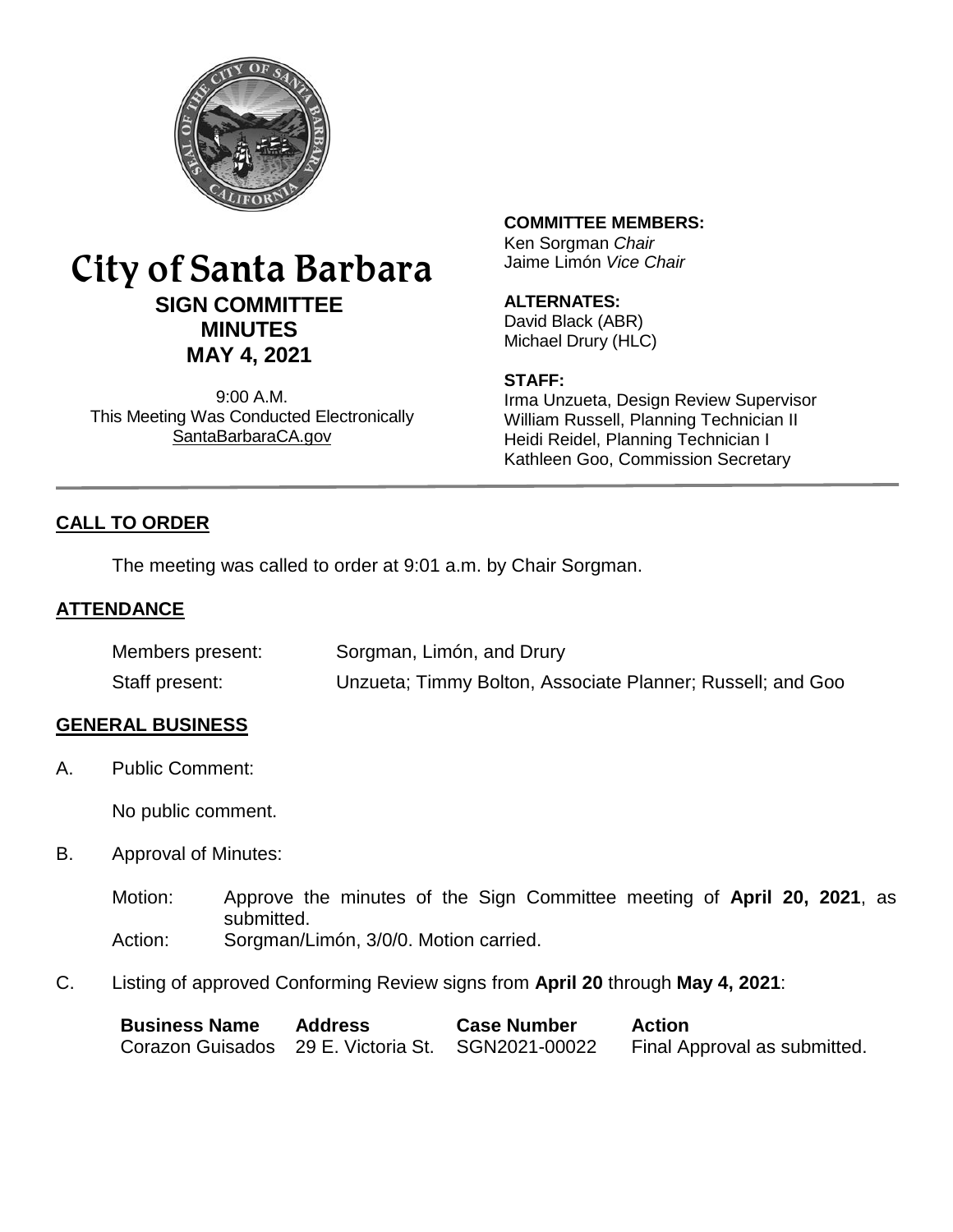D. Announcements, requests by applicants for continuances and withdrawals, future agenda items, and appeals:

No staff announcements.

Chair Sorgman requested information about sign applications related to the Paseo Nuevo Mall, and whether the Committee could require approval from Paseo Nuevo management prior to Sign Committee approval. Staff confirmed that the City currently requires landlord/property owner approval of the proposed sign as part of the Sign Program process.

E. Subcommittee Reports:

No subcommittee reports.

# **(9:10AM) CONTINUED ITEM: CONCEPT REVIEW**

### **1. [214 E DE LA GUERRA ST](https://www.santabarbaraca.gov/civicax/filebank/blobdload.aspx?BlobID=235826)**

| Assessor's Parcel Number: 031-082-021 |                     |
|---------------------------------------|---------------------|
| Zone:                                 | $C-G$               |
| <b>Application Number:</b>            | SGN2021-00024       |
| Owner:                                | Mayee Investors, LP |
| Applicant:                            | Dan Morris          |
| <b>Business Name:</b>                 | <b>RADIUS GROUP</b> |

(Proposal for a 20 square foot externally illuminated ground sign. Total street frontage is 100 feet. Project complies with El Pueblo Viejo Guidelines.)

# **Fourth Review. Project last reviewed on April 20, 2021.**

Actual time: 9:07 a.m.

Present: Dan Morris, Applicant; and Brian Cearnal, Architect

Public comment opened at 9:12 a.m., and as no one wished to speak, it closed.

Written correspondence from Paulina Conn was acknowledged.

- **Motion: Continue indefinitely to the Historic Landmarks Commission Consent Review for return to SIGN, Full Committee, with comments:**
	- 1. The Committee requests HLC Consent review and comments regarding the location of the low stone monument wall sign.
	- 2. The Committee requests HLC Consent review and comments on the type of surrounding landscaping that could be used to help mitigate the location of the low stone monument wall sign.
	- 3. Applicant needs to consider the location for the residential identification sign and include that in the sign proposal.
	- 4. Consider alternatives for the low stone monument wall sign, relocate if appropriate.
- Action: Limón/Drury, 3/0/0. Motion carried.